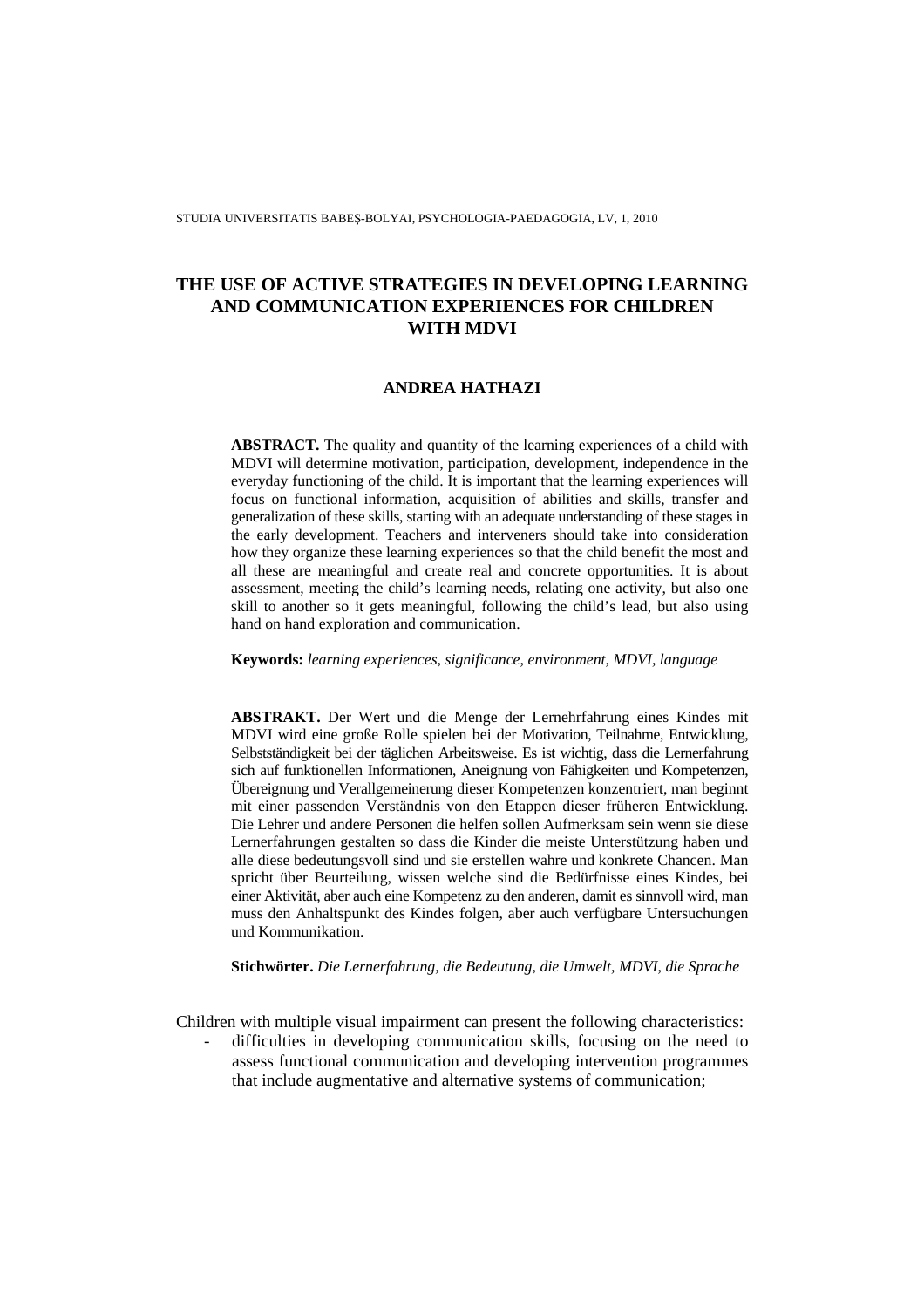- delays and difficulties in the development of orientation and mobility, which determine the necessity of structuring and adapting the environment and development of specific intervention programs;
- difficulties in sensory integration that determine the need to use a multisensorial approach and focusing to identify the modality in which the child learns and approaches the environment in different activities: visually, auditory or tactually;
- limited acces to the environment because of a deficitary feed-back from the interactions. The environement must be strctured so that encourages exploration, routins, development of concepts;
- difficulties in monitoring own actions and generalizing situations;
- limited social interactions, difficulties in developing initiatives and selfhelp skills.

Starting with the principles presented by Heather Murdoch (1997) we propose the following recommendations in developing intervention programs:

- the child must be an active participant; but for this principle to be assured we must think of the level of development of the child, avoiding overestimation but also underestimation of the abilities, knowing the child's level of understanding and communication, identifying the child's rhythm of learning, needed resources, pace, sequencing of activities, needed prompters and reinforcers;
- natural surroundings and activities represent the basic environment to start intervention, that is related to a familiar context in which assessment and intervention must take place. The routines are also elements that sustain security, control and anticipation.
- behavior has meaning, that is each initiative of the child must be given feed-back and significance to the behavior that he presents so that the child acknowledges the importance of initiatives and outcomes of each possible behavior, with the effects of these on the environment and the possible changes that he can make;
- personal interaction is important and motivating, that refers to the importance of teacher's competences in creating meaningful interactions, but also the trustful and secure relationship that must be establish while carrying out intervention;
- learners with MDVI require mediation to access and control their wider environment, that refers to the abilities that the child must have, such as communication and cognitive, but also orientation and mobility and selfautonomy skills, that will be put into action when the child explores the environment.
- communication must be adequate, as level of development and modality used, to increase participation and functionality;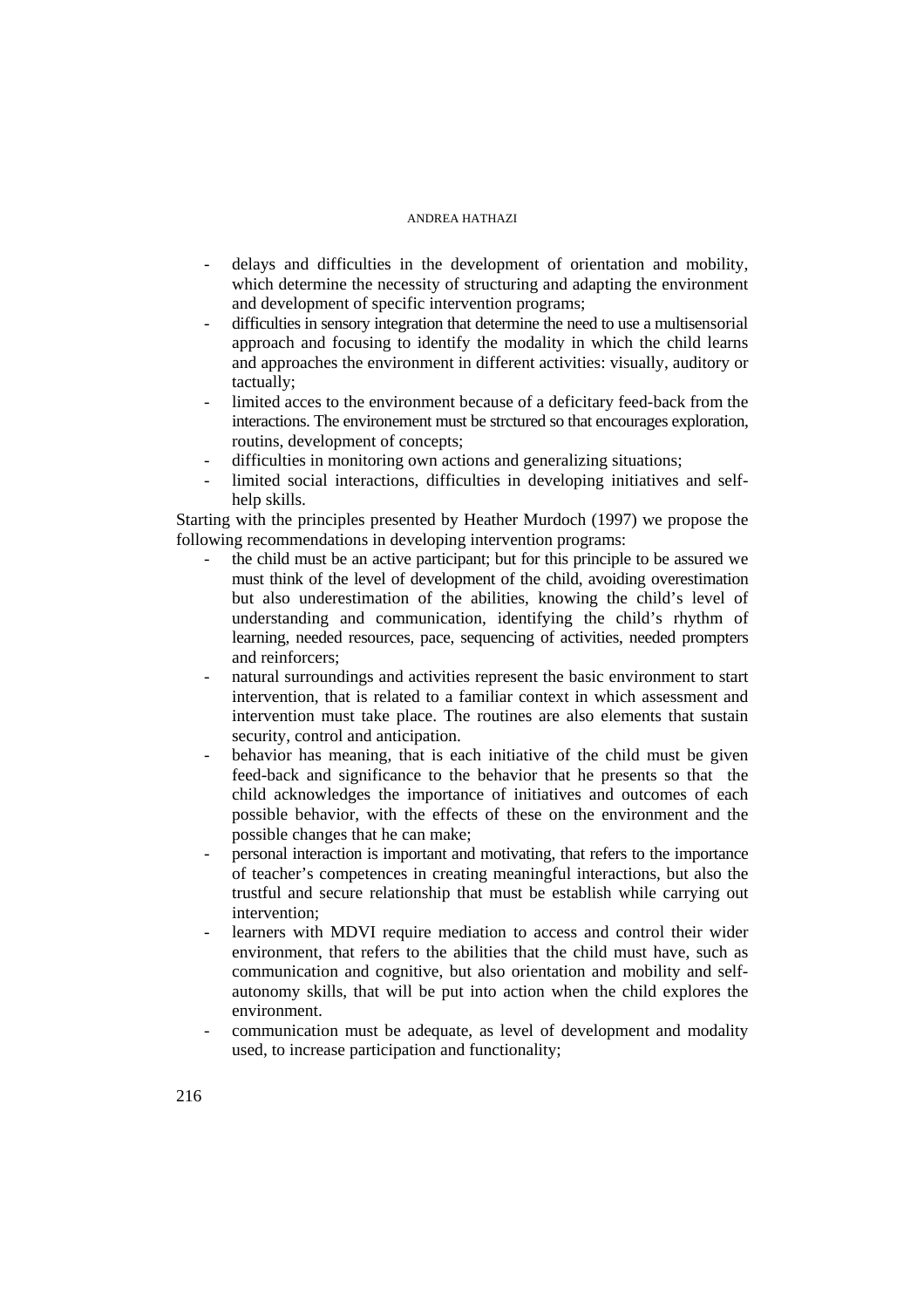THE USE OF ACTIVE STRATEGIES IN DEVELOPING LEARNING AND COMMUNICATION EXPERIENCES

- the methods and strategies that used must be active, enabling the child to learn through discovery and exploration of the environment in which the resources are motivating and signaled though different cues;
- the use of adequate prompters. Silberman, R., Sacks, S., Wolfe, J.A. (1998), name the following prompters to encourage a child to perform a skill: natural cues, gestural prompts, verbal prompts, pictorial prompts, tactile prompts, model prompts, partial physical prompts and full physical prompts.
- the use of technologies will provide access to the environment that can be deprived due to the loss of sensory information, but also means of interpretation of the environment.

The general strategies refer to the use of social interaction in learning, developing in this process cognitive abilities and communication skills, the use of the routines and functional activities, recognizing and using receptive communication for the learning of expressive communication, individualising the process and manipulation of environment.

Most of the time the prompters that are used by adults in the attempt to encourage communication are questions and instructions. These approaches are inefficient in offering the child's communication an intentional value, the child waiting most of the times to be encouraged to communicate, becoming dependent on verbal prompters. Hale (1987) suggests that the goal of the intervention is to encourage the child to communicate as a response to what is happening in the environment and not as an answer to these prompters, becoming more independent.

 How can we adapt the environment to create opportunities? Miles and Riggio (1999) make the following suggestions to maximize communication and access:

- visual: the adequate type of lighting, materials with good contrasts, attention given to position and distance,
- auditory: avoid distracters and noise, paying attention to sounds and speech,
- tactual: attention to consistency, interest and security, tactual markings, materials to avoid tactile defensiveness
- the use of assistive devices.

Providing rich and concrete experiences, with a permanent interest for the structure of environment encourage the child to explore and learn. The role of the teacher is to enable the access to environment, not only the physical environment, but also to educational and social environment as well, so that the child will benefit and develop communication, cognitive and orientation and mobility skills.

## **Objectives and hypotheses of research**

# *General objective*

 The evaluation of the efficiency of active methods used in intervention programmes to develop language abilities.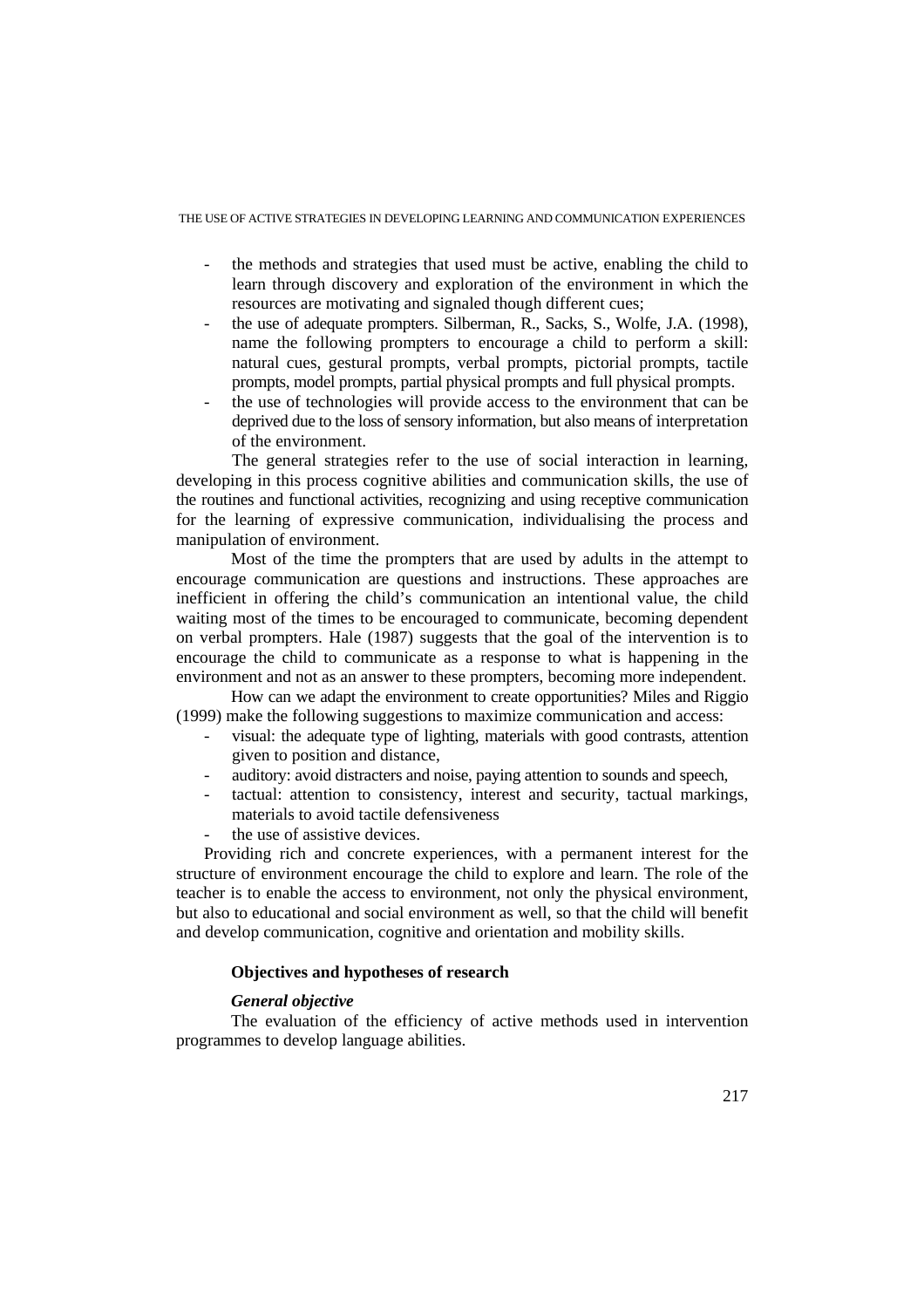# *Specific objectives*

1. Identification of level of development of coomunication.

2. Evaluation of efficiency of active strategies and specific techniques used in the development of communication.

3. Developing individualised communication programs, with the identifying of communication levels and strategies that determine the development of language abilities.

## *Hypothesis of the research*

1. The use of a individualised functional assessment plan determins the identifying of techniques to develop communication skills at children with deafblindness.

2. The implementation of active methods in the educational intervention at children with MDVI determins the acquisition of language skills.

*The research method* is the *case study* and in the process of assessment the following instruments were used:

1. Callier Azusa developmental scale (G edition) – the domain of Cognition, Communication and Language

- 2. Portage scale- Language
- 3. Manchester Pragmatic Profile
- 4. Receptive communication map
- 5. Expressive communication map
- 6. Observation checklist for communication

# **Initial assessment**

SV., aged 8, with multiple visual impairment, was assessed with the use of instruments that includes items that evaluate and refer to language and communication skills, in order to identify the level of communication and to elaborate the profile of development in the area of communication. In this view the map of receptive communication and the map of expressive communication were used, the results of the evaluation showed that S.V. is at the level of formal communication, but needing systems of csymbolic communication, such as images, tactile and concrete resources to access texts that are more abstract or contain different and more complex gramatical rules and implications on a semjnatic and pragmatic level. Even if the maps of communication refer to the existing diverse modalities and systems, we must realise also a qualitative approach of these, to evaluate accuracy and fluency.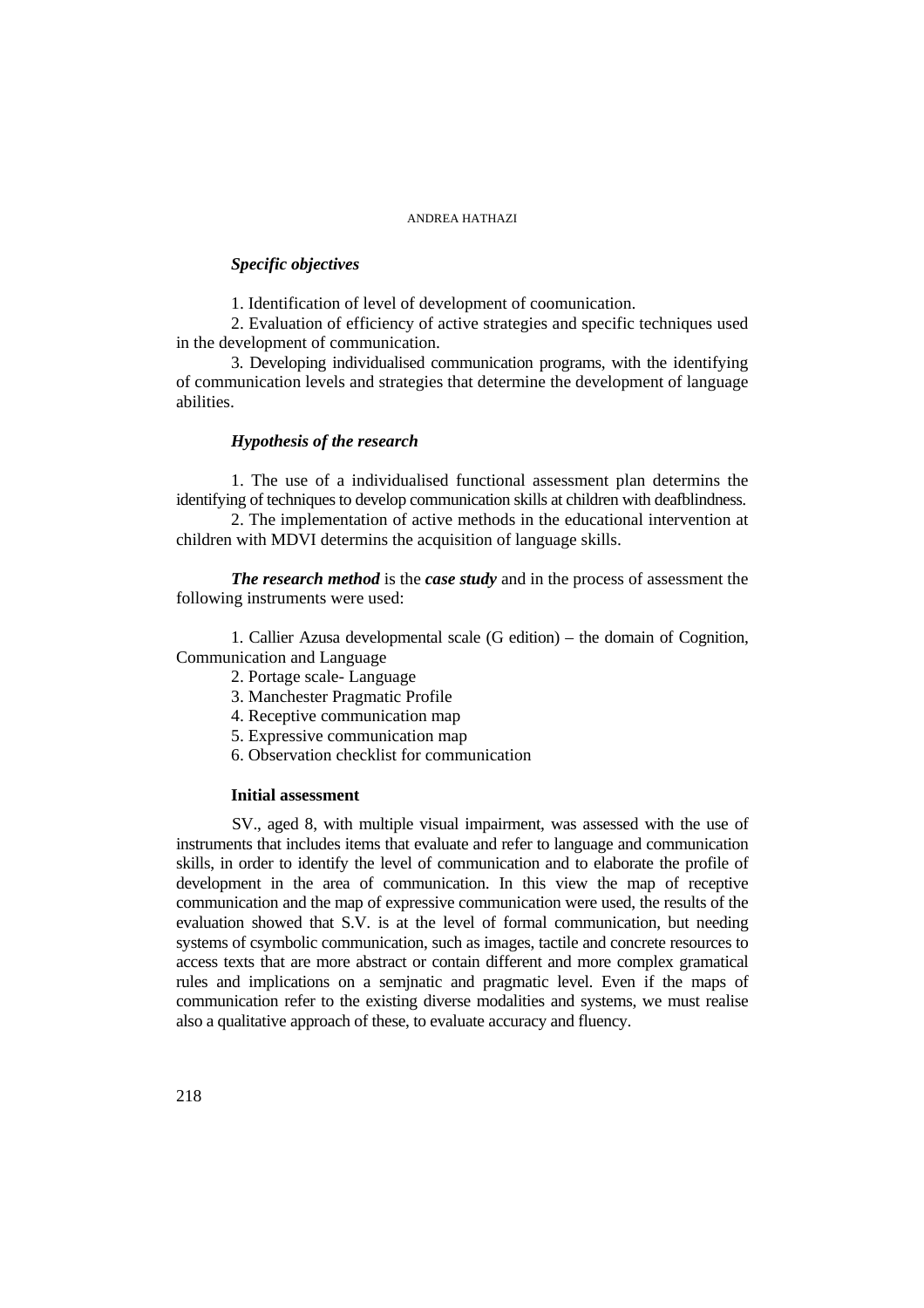THE USE OF ACTIVE STRATEGIES IN DEVELOPING LEARNING AND COMMUNICATION EXPERIENCES



# **Map of receptive communication**

# **Map of expressive communication**

| Communication Contingent Instrumental Conventional Pre-symbolic<br>Symbolic<br>by recognition communication communication communication communication communication |                     |                     |                         |                                         |                                           |
|---------------------------------------------------------------------------------------------------------------------------------------------------------------------|---------------------|---------------------|-------------------------|-----------------------------------------|-------------------------------------------|
| Facial<br>expressions                                                                                                                                               | <b>Vocalisation</b> | <b>Touching</b>     | Objects of<br>reference | <b>Complex</b><br>gestures              | <b>Tactile signs</b>                      |
|                                                                                                                                                                     | <b>Movements</b>    | <b>Manipulation</b> | <b>Signs</b>            | <b>Miniatures</b>                       | <b>Nonverbal</b><br>and verbal<br>symbols |
|                                                                                                                                                                     |                     | Use of<br>objects   | Pointing                | <b>Images and</b><br>drawings           | <b>Electronic</b><br>systems              |
| <b>Colour code:</b><br><b>Current communication</b>                                                                                                                 |                     |                     | Use of<br>switchers     | <b>Tactile and</b><br>visual<br>symbols | <b>Speech</b>                             |
| <b>Short term objectives</b>                                                                                                                                        |                     |                     |                         |                                         |                                           |
| Basic communication -<br>Complex communication                                                                                                                      |                     |                     |                         |                                         |                                           |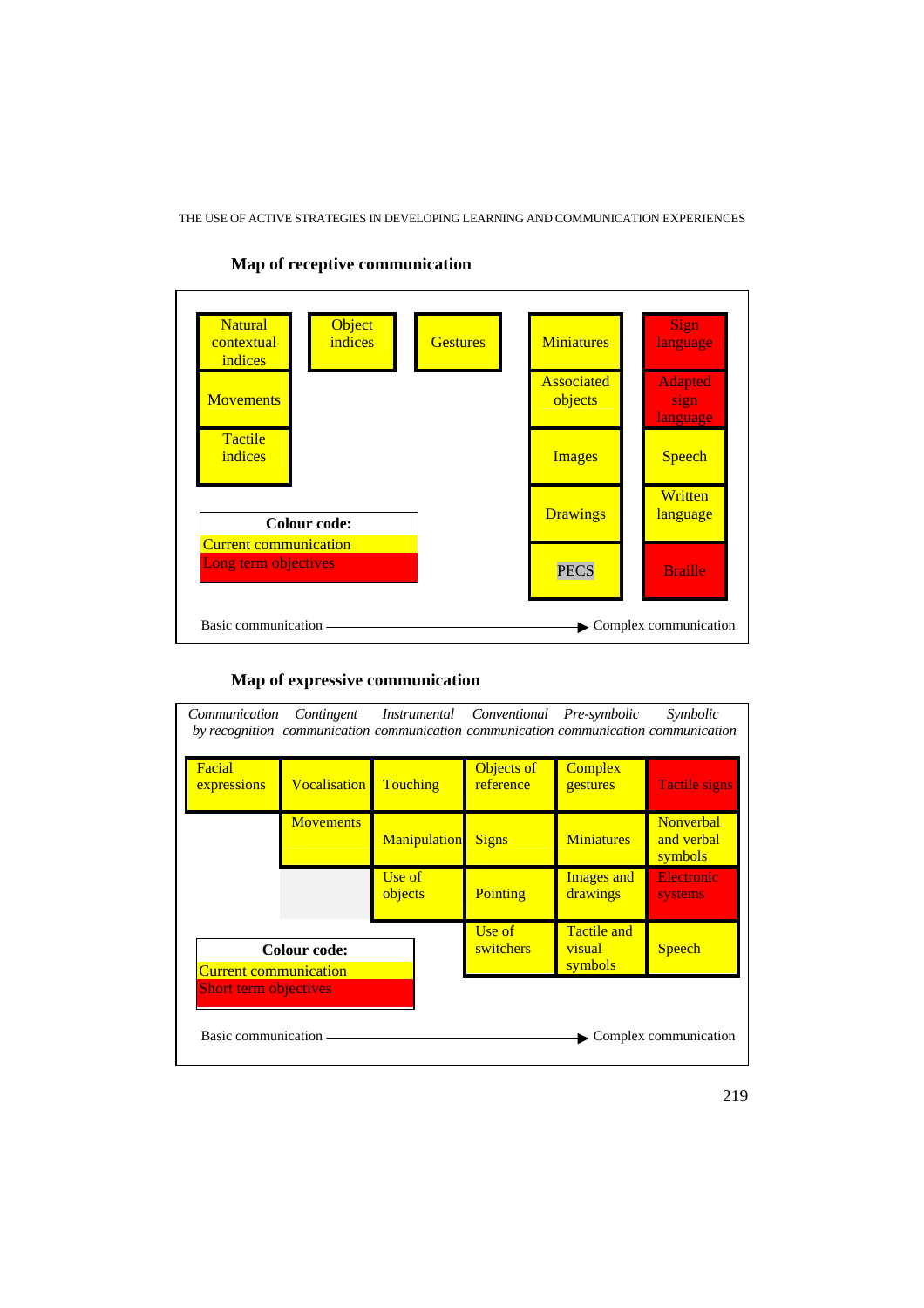# **Educational Individualised Intervention**

 Using the results of the initial assessment, age characteristics, educational and social needs, the intervention plan centered on the language and communication area, considered as a priority. The intervention strategies refer to:

- Social and functional aspects (request, refusal, naming) and social interactions (realising the attachment to interveners, initiating interactions, maintaining joint attention, turn –taking);
- The content and context of communication and the pragmatic value of communication (here and now, next activity, objects, persons, actions)
- Implementing the use of active methods, that offers the context of developing the intentional communication and with significance, but also the concept of time and structuring of the environment, offering security and anticipation abilities, learning the routines and establishing relationships with the interveners.

 **Listening abilities:** attention to speech, identifying sounds, listening to reading of a text, maintaining free conversation.

**Reading abilities :** development of attention, development of visual and hearing perception, development of ability to associate image with an object and concept represented by a word, eye-hand coordination, analysis, synthesis and comparison of words, discrimination of letters, reading of syllables and words, understanding of short texts.

 **Writing abilities:** graphic elements**,** eye-hand coordination, drawing, writing of letters, correspondence sound-letter, identification of letter in a word, orientation in page, writing after dictation, writing compositions, developping fluency in expression.

The intervention plan focused on :

- 1. the development of understanding the concepts, with the use of total communication approach, active learning, hand- on exploration and associations.
- 2. the sequencing of the complex verbal material
- 3. free conversation to express needs, interests, ideas, information, knowledge
- 4. role-play to understand implications of language used in different contexts
- 5. asnwering to questions and situations that begin with "what if?"
- 6. finishing a story with an uncertain ending or answering to "what would you do if you were a character?"

The intervention strategies started by taking into consideration the suggested process for language development by Miles and Riggio in 1999. Thus the following stages were followed:

1. First stage: *Exposure*: that refers to the access of the child to expressions, sentences, texts, use of language in different contexts, meaningful conversation, everyday interactions, storytelling, usage of materials and resources in diferent contexts, hand on hand exploration.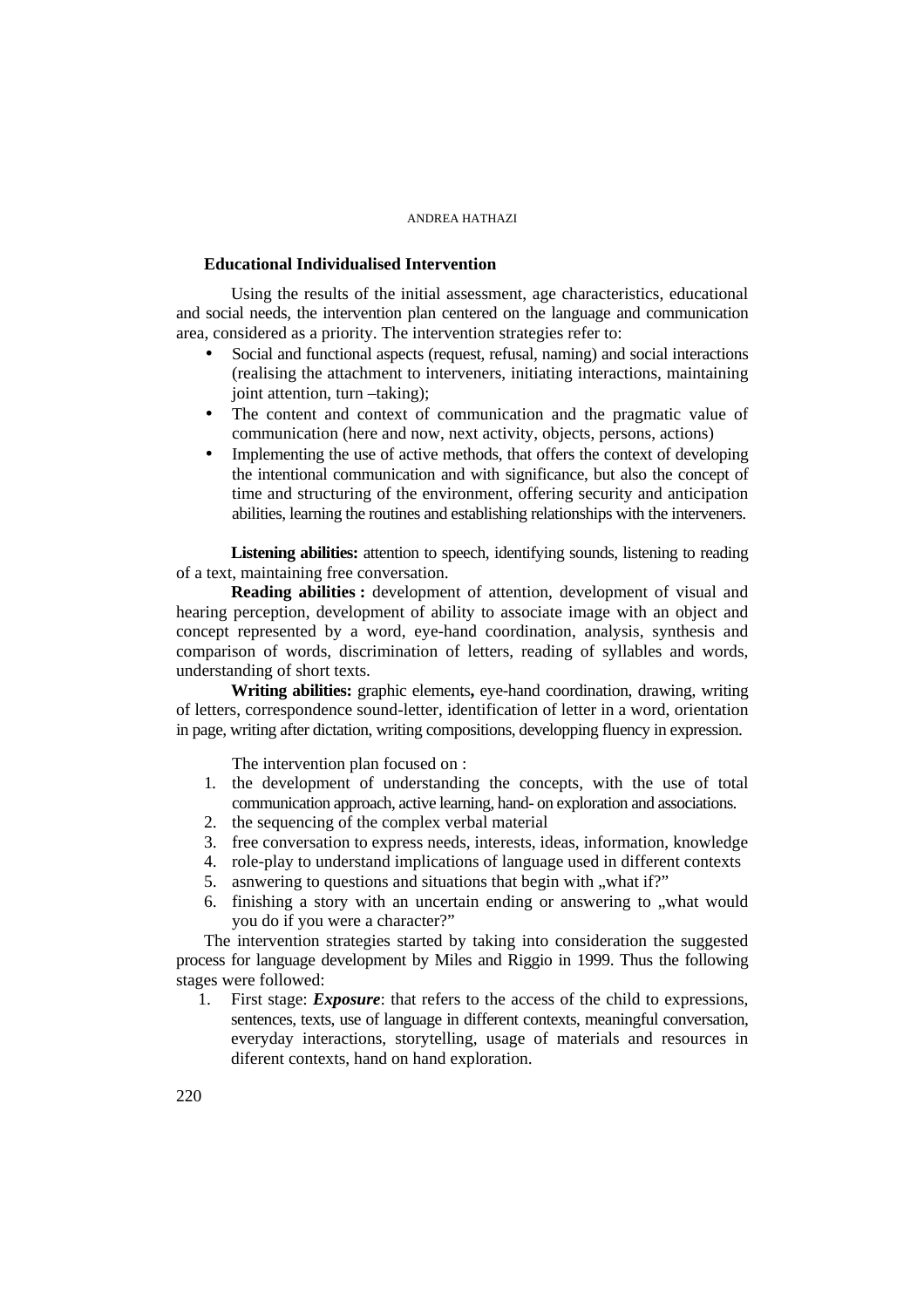THE USE OF ACTIVE STRATEGIES IN DEVELOPING LEARNING AND COMMUNICATION EXPERIENCES

- 2. Second stage: *Recognition:* familiarity with structures that are used, focusing on some words and structures, awareness on changes, recognising new linguistic patterns that were used without any expected response.
- 3. Third stage: *Comprehension:* according to the authors, comprehension comes only after a long exposure. It is also about understanding the different and various natural contexts in using language and meanings of the words.
- 4. Fourth stage: *Production:* this stage refers to the productions of the child, first at a level of imitation, and later at a level of production, to generate original sentences using own experiences, thus being necessary to offer many opportunities for communication and learning, to think about language and environment, with a focus on repetition and reinforcement, using also textbooks and texts, grammar exercises.

# **Final assessment**

After the implementation of the intervention programme that includes the active methods in development, S.V. can narrate a story, has a diary, writes notes for the others, writes letters and invitations, has a pen-pal, uses more systems of communication, oral and written verbal language, Braille. The pragmatic and social function of language are more efficient and manifest in daily interactions. There was also an assessment referring to the Language and Communication area in the curriculum, using tests and assessment forms, comprehension exercises, vocabulary and syntactic analysis of texts, writing essays. According to the Manchester Pragamatic Profile the most important and significant progress refers to Pressupositions. S.V. uses vocabulary accordind to a certain situation and context, is aware of the needs of the communication partner, content and previous conversation, the content of communication is releveant to the discussion, is aware of the following factors: formality of the context, politeness, the expeience shared with the communication partner.

The Callier-Azusa scale shows the following significant progress: relates experiences, usually as response to questions, ueses other forms of the verb in relating actions, asks for information, can describe various events, can use sequencing, uses sentences with 6-8 words, uses phrasal modes.

 The Portage Scale of Development presents the following data in ahe area of language: defines words, uses sequencing, can answer to a question that begins with ..what if...", asks for new or unfamilar words. The expressive language increased in inteligibility and fluency, and the receptive language in comprehension of more abstract texts.

S.V. presents the following communication and interaction skiulls: the ability to express needs, feelings and ideas, the ability to listen, understand and answer, the ability to understand the concepts, the ability to express, to obtain informations, to take decisions, to make choices, to be expressive and fluent in writing and conversations, to enrich vocabulary and thus enrich learning experiences.